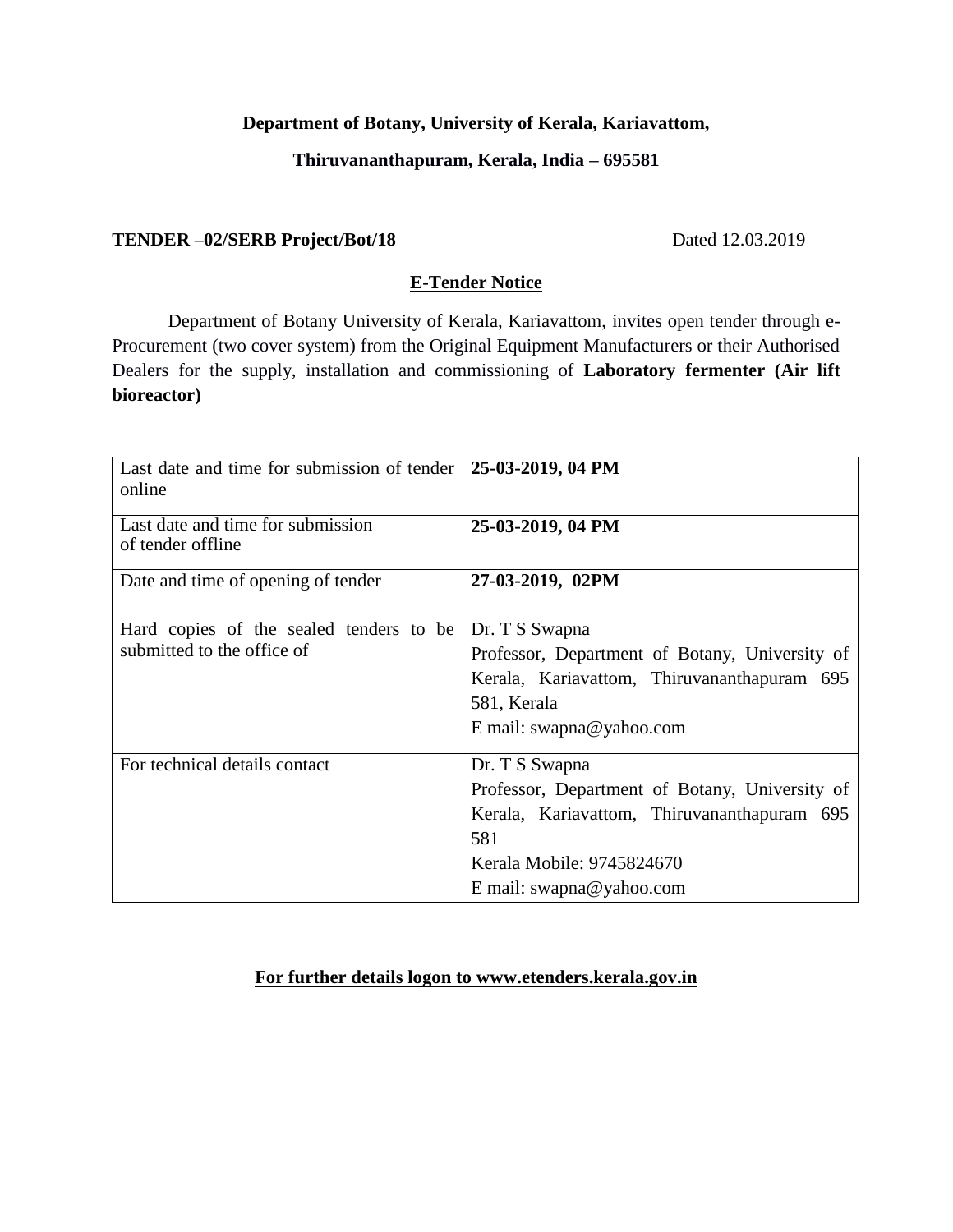# **TECHNICAL SPECIFICATIONS of Laboratory fermenter (bioreactor)**

#### **Specifications**

- The system should be a compact benchtop air lift bioreactor. Capable of batch, fed batch, continuous and perfusion processes.
- Vessel standard: 3-5 litre, working volume 2 litre. H D: 1: 1.8, Autoclavable glass vessel with water jacket (preferably in situ sterilizable). System should be scalable up to 40 L on a wide variety of autoclavable and single-use vessels.
- Schedule of ports- The vessel should be provided with ports at various locations on head plate for addition of acid, alkali, antifoam & inoculums – sampling port for sampling culture.
- LED lighting system for illumination with separate control over different wavelengths
- The assembly must include the following; air lifting facility with air compressor with autocharging, autoclavable cartridge air filters - 0.2 μm for inlet and outlet. Air inflow volume: 0.5-10 slpm (5L)
	- Instrumentation- microprocessor based controller for accurate control of temperature and pH and DO/ port for DO, with probes of well-known companies. Suitable data acquisition system with digital LCD display. Should have data storage device.
	- Temperature measurement & control- Measurement: Duplex temperature sensor, sensor in thermo well in top plate. Digital display, control accuracy  $\pm$  0.2°C (18-30°C), Measurement accuracy  $\pm$  0.1 $\degree$ C.

• pH measurement & control- pH probe from well-known brand, cable, range: 0-14, pH controller, acid / alkali addition system consisting of 2 sets of feed bottles with disposable disc filters, 4-5 meter silicone tubing with fixed speed peristaltic pumps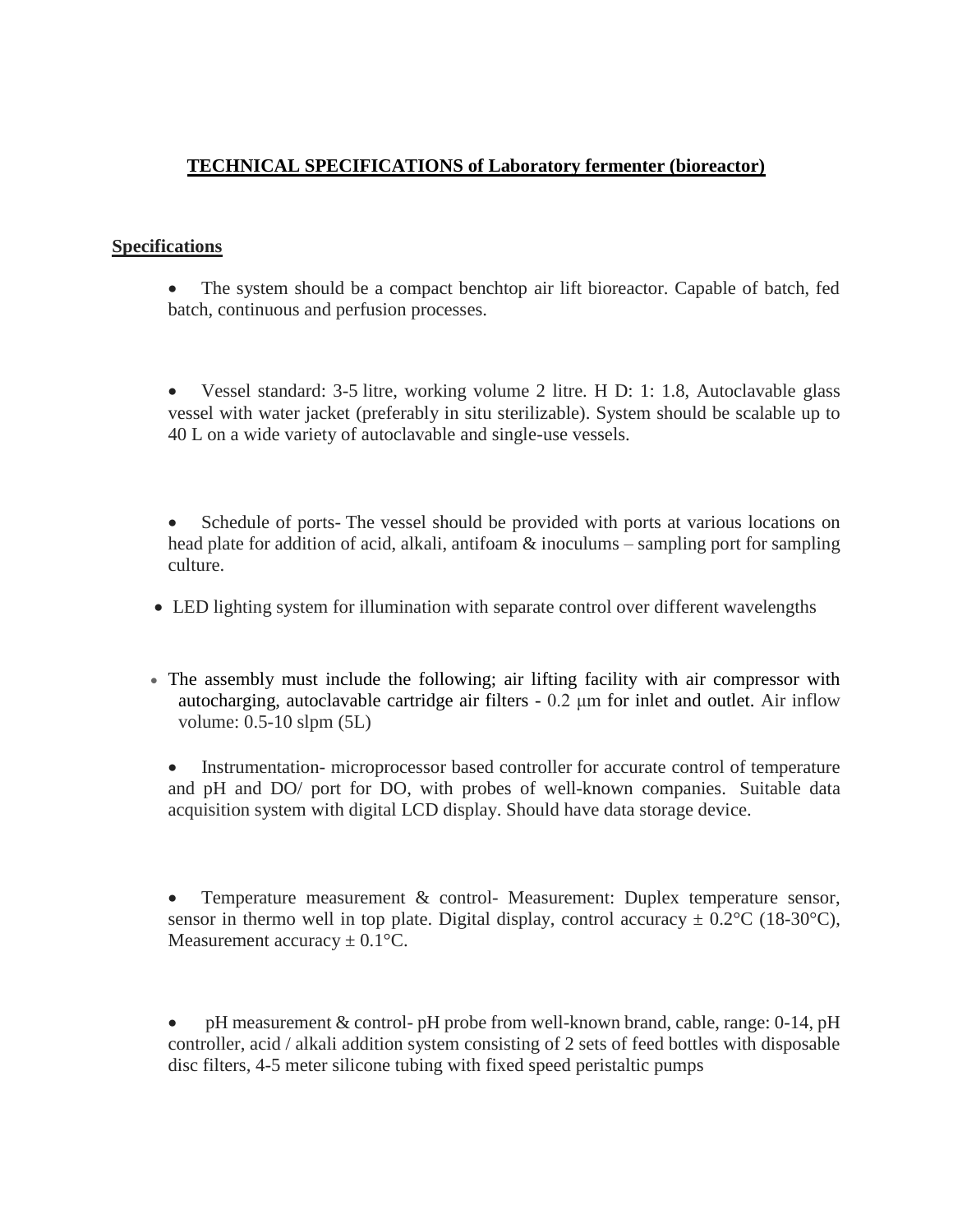• Foam control- antifoam probe, level switch on/off, antifoam addition system consisting of a set of 1 no bottle with disposable, silicone tubing  $\&$  peristaltic pump (fixed speed).

Instrument should be supplied with Suitable Air compressor, chiller and condenser-0.5 hp or higher, oil free compressor and accessories

- Sampling Fixed height or height adjustable sample pipe with sampling system
- Accessories to supply should include; drain valve, needle adaptor, needle, septa (24 numbers), 4-5 meter silicone tubing and blind plug.
- evidence of research by publication of research papers using the instrument in tender should be attached with technical bid

## **General Conditions:**

- 1. The tender shall be submitted in the two bid *viz.* Technical Bid and Financial Bid. Only those qualified in technical bid will be eligible for participating in financial bid. A presentation regarding the technical specification and item to be supplied shall be done before the technical evaluation committee if requested.
- 2. The bidder should be a manufacturer or their dealer specifically authorized by the manufacturer to quote on their behalf for this tender as per Manufacturer Authorization From and Indian agents of foreign principals, if any, who must have designed, manufactured, tested and supplied the equipment(s) similar to the type specified in the "Technical Specification". Such equipment must be of the most recent series/models incorporating the latest improvements in design. The models should be in successful operation for at least one year as on date of Bid Opening.
- 3. **Compliance Statement**: Along with the technical details provide a tabular column indicating whether the equipment quoted by you meets the specifications by indicating 'YES' or 'NO'. If 'YES', support the claim by providing original brochures. **Venders should provide clear brochures/data sheets about the equipment and it's working. Also include adequate proof for the claim regarding the performance.**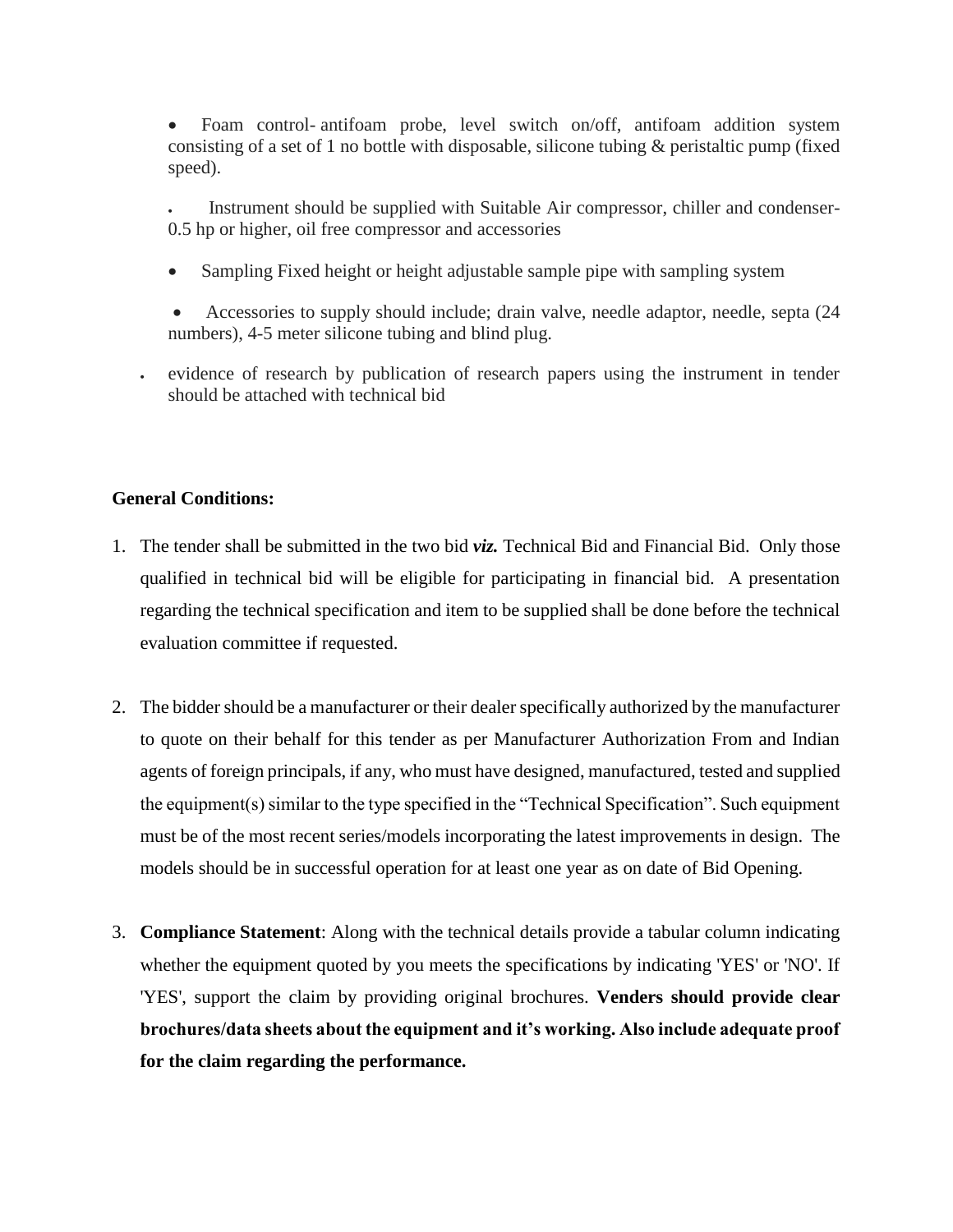- 4. **Reference:** Names of Institutes with contact person and telephone/ email where similar equipment supplied by you in India [Preferably South India] shall be mentioned in the bid.
- 5. Publication evidence by using the quoted equipment should be attached with technical bid.
- 6. Incomplete & conditional tenders and tenders received after the due date will be summarily rejected without assigning any reasons thereof.
- 7. The price should be inclusive of all taxes, duties, transportation, insurance, installation etc. Nothing extra will be paid in addition to the quoted rate. Any amount in Indian rupees for installation, commission, labour, spares, service etc shall be entered in item 2 of BoQ.
- 8. Payment Terms: 90% payment shall be made through irrevocable LC on presentation of complete and clear shipping documents and balance 10% of the amount shall be released after the receipt, installation commissioning and acceptance of the equipment.
- **9.** Validity of tender: Tender submitted shall remain valid at least for 120 days from the date of opening the tender. Validity beyond 120 days, from the date of opening of the tender shall be by mutual consent.
- **10. Every tenderer should submit an Earnest Money Deposit (EMD) of Rs.25,000/- or equivalent Bank Guarantee valid up to the installation of the equipment.**
- 11. **Every tenderer should submit Tender fee of Rs. 2,500**/- (Those who submitted tender for 01-SERB Project/Bot/18 Dated 18-09-2018 need not submit tender fee)
- 12. Delivery and installation: Proposed delivery schedule should be mentioned clearly. Delivery and installation and training (one week) should be made at the Department of Botany, University of Kerala, Kariavattom campus, Trivandrum without extra cost. University of Kerala will provide customs duty exemption certificates if required.
- 13. Service facility: Supplier should mention their details of service setup and manpower in Thiruvananthapuram who are responsible for after sales support.